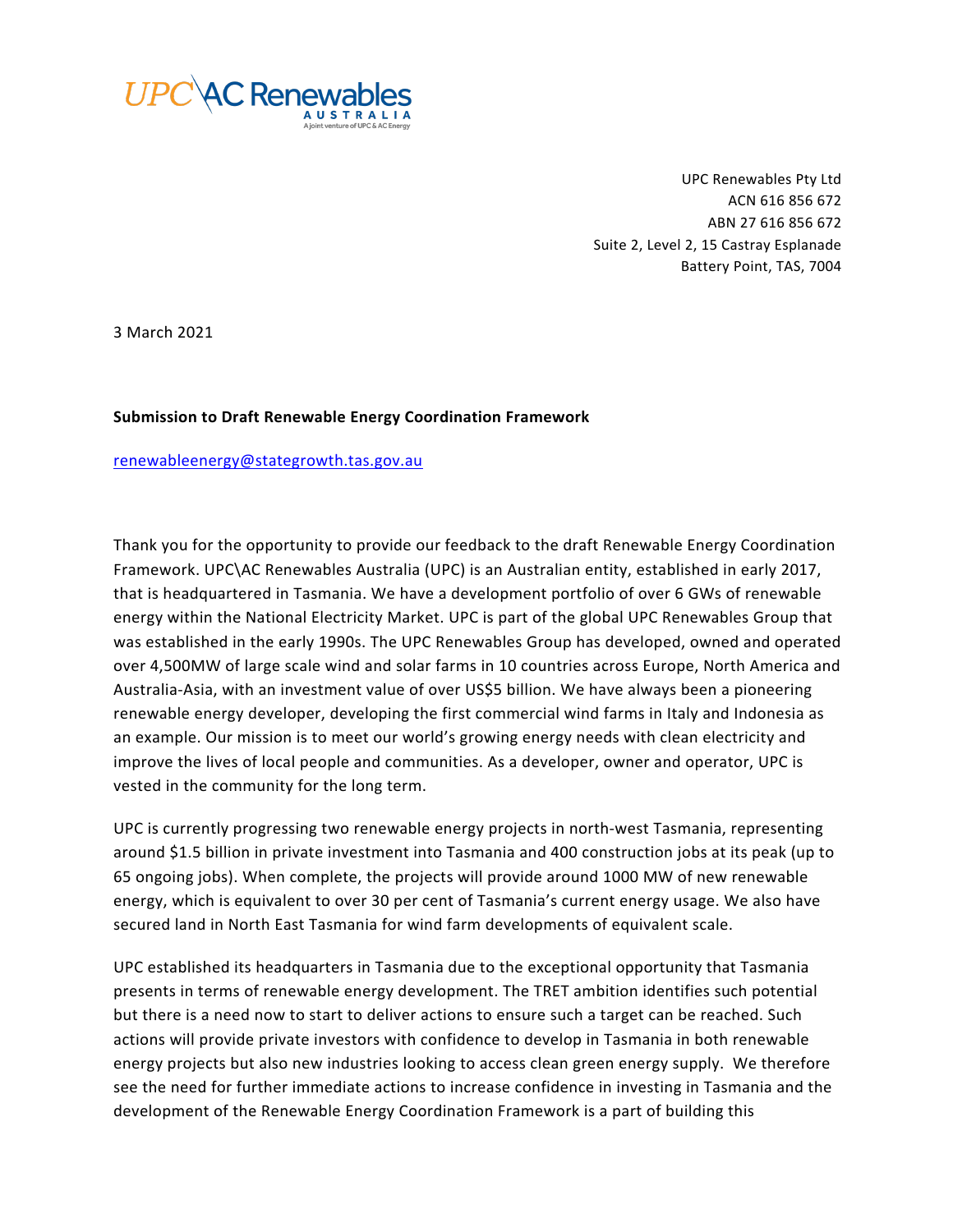confidence. Otherwise the risk is industry will look elsewhere to develop and Tasmania will miss this excellent opportunity.

We have addressed each objective in the draft paper and these are discussed below. However the key concern that UPC considers needs to be addressed is the development of a compelling narrative and promoting of such narrative to gain community support. This issue has become more evident recently due to the slow pace of the Marinus development, seeming lack of urgency and the inability to answer the who will pay question. This seems to be garnering opposition to the initiatives like Marinus and TRET, from groups against wind farm and transmission line developments in the state. We would urge the government to prioritise the development of this compelling narrative (including the interaction between Marinus Link and green hydrogen/new industry) and start a campaign to increase support for this renewable energy vision.

## **Objective 1 – Achieve our Tasmanian Renewable Energy Target**

## **Goal 1.1 Orderly sequencing of new development projects**

UPC consider that to achieve the desired outcome of an orderly sequencing of projects that the government will need to introduce some mechanism. As indicated in the draft, reserve auctions are one mechanism that is being used in Australia with some success. The value of such auctions is that they provide a level of competition between projects to help drive down the price offered by the projects and hence deliver a lower cost outcome for electricity consumers. The other benefit of such a mechanism is, if supported by government or Hydro Tasmania, then this will also result in optimal financing of projects and hence deliver lower cost energy from this process.

The mechanism could also be managed to adjust for any third party developments outside the mechanism through the timing and number of auctions implemented. But any auction should define a minimum level of generation required (i.e. MW/GWh) based on a realistic trajectory to meet the TRET.

Using a reserve auction mechanism will also allow government to define other initiatives they want to achieve with new developments such as percentage of local jobs, percentage of apprenticeships, community benefits funds/schemes/ community consultation expectations, etc. Some of these initiatives have been prominent in other examples like Victorian Renewable Energy Target (VRET) or the ACT reverse auction process. Although, the more onerous the initiative then the more likely the price offered will increase.

It would also be possible for result of the auctions to be made available to aid transparency and the discussion on the value such development can add to the Tasmanian community.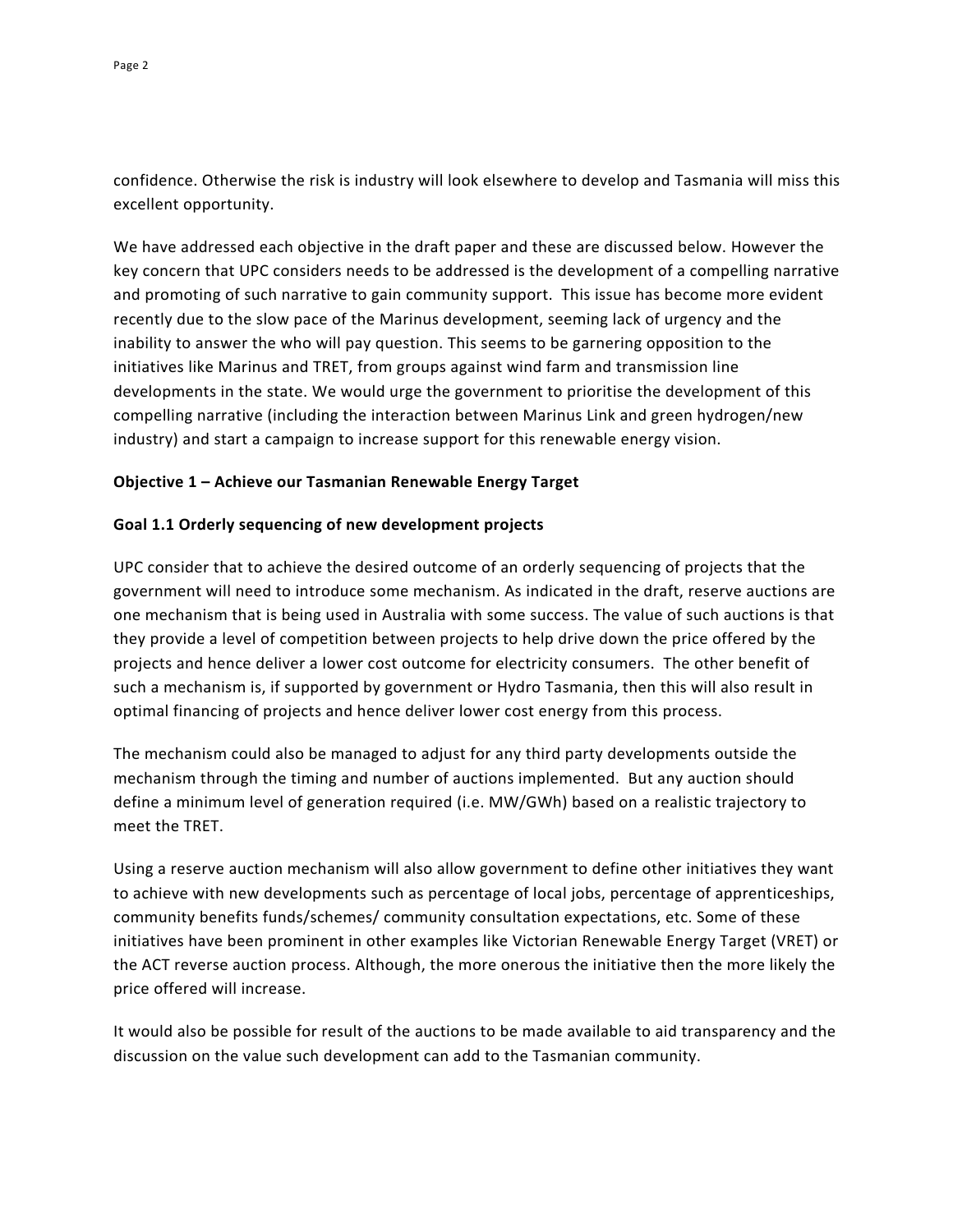# **Goal 1.2 Collaboration and strategic decision making**

UPC supports development of Renewable Energy Zone (REZ) criteria definitions further although given the size of the zones, a pragmatic approach may limit this to highlighting varying environmental sensitive zones already identified (i.e. National Parks, TWWHA, etc) as well as key town/cultural areas. Defining environmental conditions further would take a significant amount (and cost) of on ground work to understand the key environmental conditions to dive deeper into the REZ area.

Given there is a robust planning approval process that addresses key environmental risk for development then UPC would encourage any environmental overlay to remain at a high level or based on reserve classification already defined by the State (see figure 1). Although again, what this means in terms of development still needs to be defined, as the lowest level of reserves are still open for mining, forestry and other development activities. While it may be useful to defining other land uses in a REZ, it needs to be clear that this may not mean no development but reflect a high level of sensitivity that needs to be consider in terms of developing in these areas.

In many respects, developing the REZ along the lines of the South Australia Statewide wind farm development plan maps could be considered. There is also the potential that the planning schemes could be amended to better support renewable energy developments in REZ.

While developing a more robust REZ criteria, this will not guarantee universal support for the REZ's developed. We have already seen opposition to transmission lines to support the REZ developments in Tasmania and further engagement of groups opposed to such infrastructure is unlikely to resolve the issue unless the transmission infrastructure are moved elsewhere. This may continue in Tasmania and the engagement on REZ criteria is unlikely to assist in lessening the likelihood of this outcome.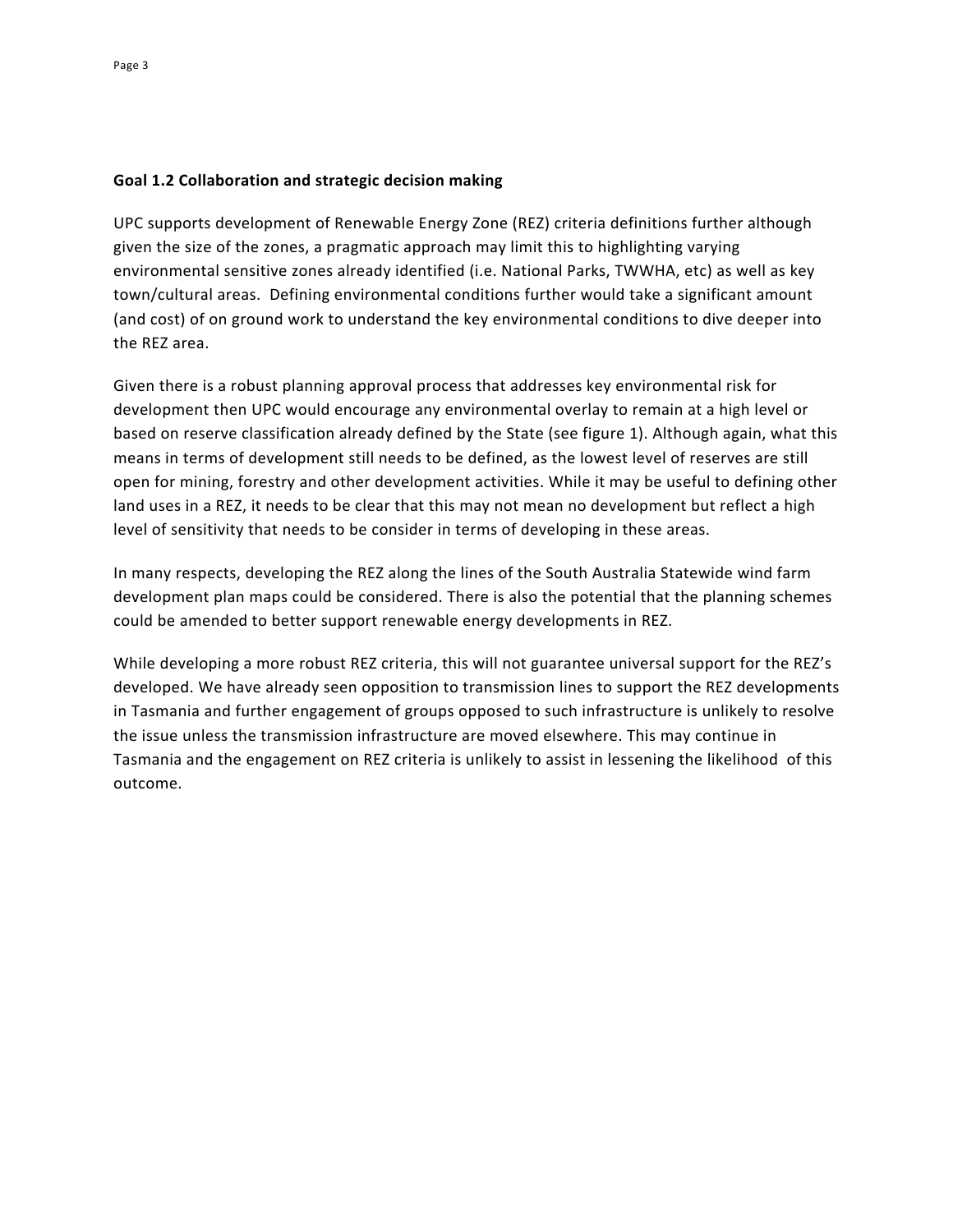

*Figure 1 Reserve classifications in Tasmania ( https://parks.tas.gov.au/about-us/managing-our-parks-andreserves/reserve-listing).* 

One of the key issues with this approach is the manner of engagement with the community in terms of the REZ but also what this means as a development progresses through the approval phase. For example, if the community signs off on the REZ maps does this mean there is a reduced rights to appeal on various impacts of a development (i.e. visual/noise for a wind farm if outside a range (i.e. 2km)- refer SA example http://www.renewablessa.sa.gov.au/topic/large-scale-generationstorage/wind-farm-planning-policy).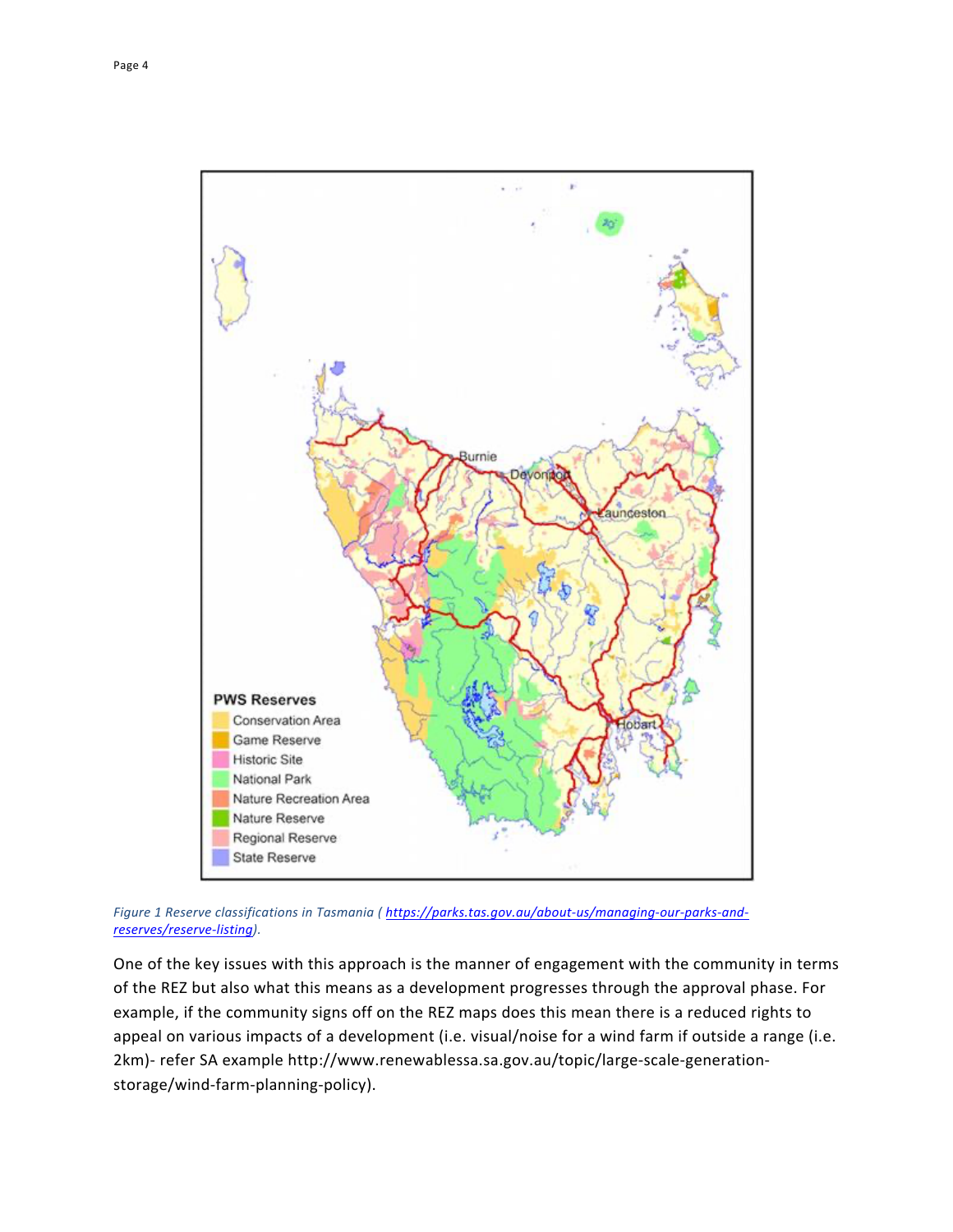UPC considers there is merit in reviewing the Environmental Management and Pollution Control Act (1994) to enhance major project development. UPC have experienced a level of uncertainty in terms of the approval of the transmission line required as part of our development. This may have been clearer and more efficient, if the transmission line was covered by EMPCA (i.e. level 2 activity).

UPC also supports a clearer process and guidelines for access to areas of crown land. This should include defined timeframes for responses to provide greater certainty, clarity and transparency for projects being developed that interact with crown land. UPC experience has seen inefficiency differences of approach/understanding by public servants and timing uncertainty due to no timeframe or guidelines for such engagement. In developments that cross crown land, the information to gain consent to submit a develop application should be focused on the development across crown land rather than the whole development. At present, the requirement is to submit the full development application (DA) rather than specific sections of the DA aligned to the crown land involved which can add time and complexity to this process. Also in a complex project, the DA may change a number of times (sometimes with no impact on the crown land involved), yet the full DA would need to reviewed again to gain consent to submit a DA.

# **Goal 1.3 Efficient process and procedures for major renewable energy projects.**

UPC supports a coordination role within government to ensure developments can progress smoothly and any issues are addressed in an efficient manner. The role should help developers understand the engagement path with various departments but also be an escalation point for resolving issues.

However, the role needs to be clear on how it interacts with community and stakeholders on specific projects. It still should be the role of the project developer to manage the engagement with communities and stakeholders. Having the government in the middle of these engagements could cause issues in terms of ownership of issues. If government took on a more a facilitating role in terms of stakeholder engagement then that may have merit. Although in terms of wind farm development, the federal wind farm commissioner already plays a role in dealing with complaints and issues for individual developments and some thought is needed on what the government coordinator interaction may be in regard to wind farms, complaints and the wind farm commissioner.

The coordinator role could also look at enhancing initiatives in terms of developing positive outcomes for communities aligned to developments and other government initiatives. For example, major project development will need significant housing requirements during development. It may be possible for the developer and government to coordinate actions to address both the short term development need but also the longer term housing need. Another example may be in terms of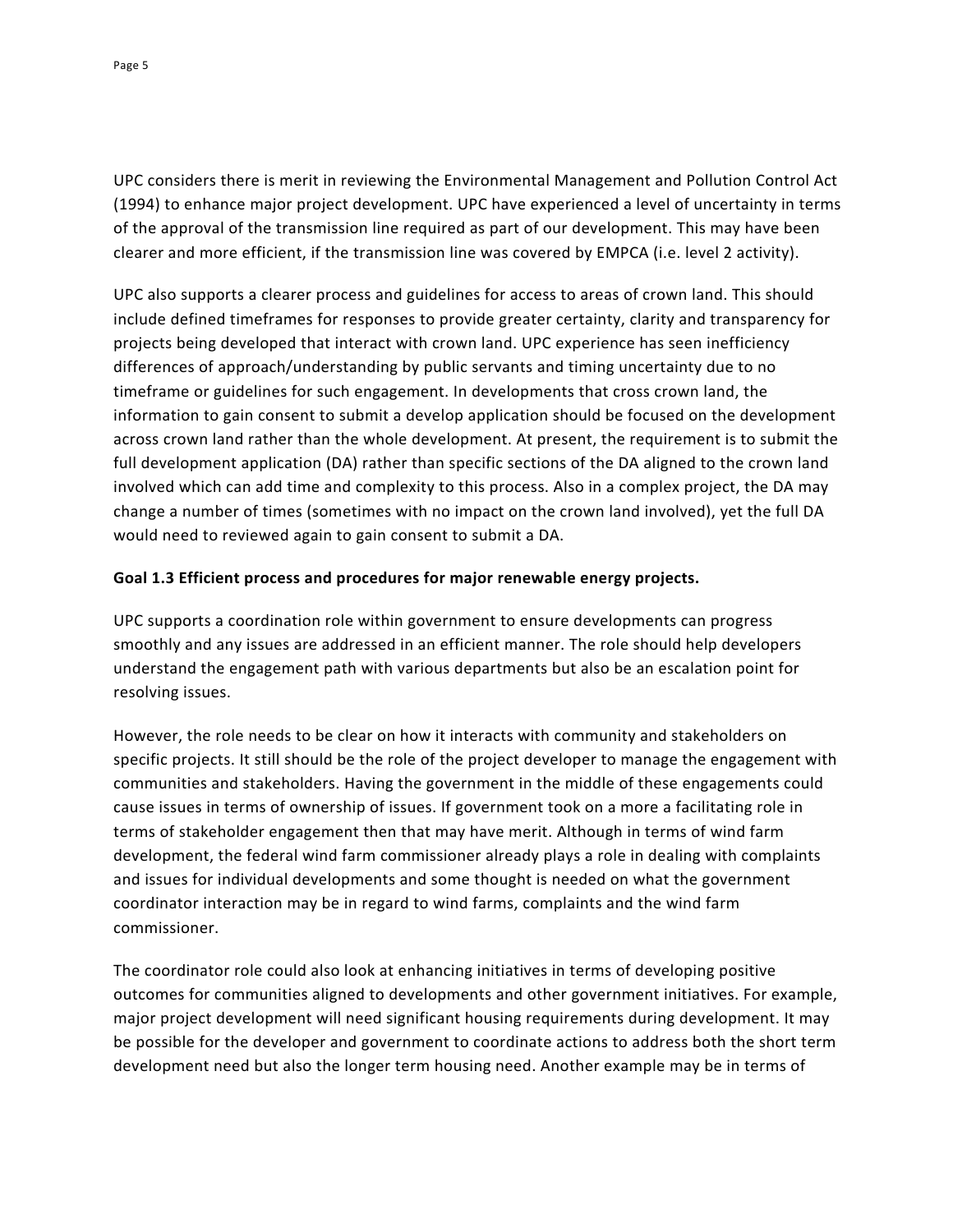skills development. Ideally these discussion will happen well in advance of the actual development to maximise the value to Tasmania of such developments.

## **Objective 2 Establish Tasmania renewable energy zones.**

## **Goal 2.1. Integrated delivery of future renewable energy generation and transmission systems**

UPC supports the government engaging with the community more over the development of the REZ. Like all REZ defined in other regions, the basis for the REZ definition is on defining the lowest cost/best resources to be developed. Engaging with the community to better articulate this but also understand the key concerns and issues to be resolved may help to gain greater acceptance of the REZ concept. UPC considers that one key action is the development and dissemination of the compelling narrative of the Tasmanian renewable opportunity and how the REZ assists in delivering the targeted outcomes. This should also focus on the value opportunity to the local communities to help gain support for the REZ concept and the wider Tasmanian renewable energy opportunity.

# **Objective 3 Partner with our Communities**

# **Goal 3.1 Understanding what matters most to maximise benefits**

UPC supports the development of community benefits schemes to help share the value of the developments. UPC are providing a community benefits fund for its Robbins Island and Jim's Plain Renewable Energy Parks to provide a value sharing from these developments to the community. We have allocated \$750/MW for this fund. What is important however is to get community input and buy in to the scheme. The design of this scheme is still to be finalised and UPC is seeking input from the community impacted by the developments to determine how the funds are administered. Overarching basis of the scheme is for it to be community managed (independent of council or UPC), aligned to community projects, UPC will provide support services and ideally managed by a committee with an independent chair. There are many examples of such committees on mainland Australia related to large scale renewables energy projects that the government could review.

In addition, UPC are also committing a further \$250/MW for community projects and environmental projects (UPC managed fund) that UPC wants to support. Projects such as Rice Grass eradication in the proximity of our project, support for local fire brigade and SES are examples of projects UPC have already supported.

UPC would encourage government not to define a funding level but in the case there is a mechanism for sequencing projects (i.e. goal 1.3) demonstration of funding a community benefits fund could be a criteria to be met.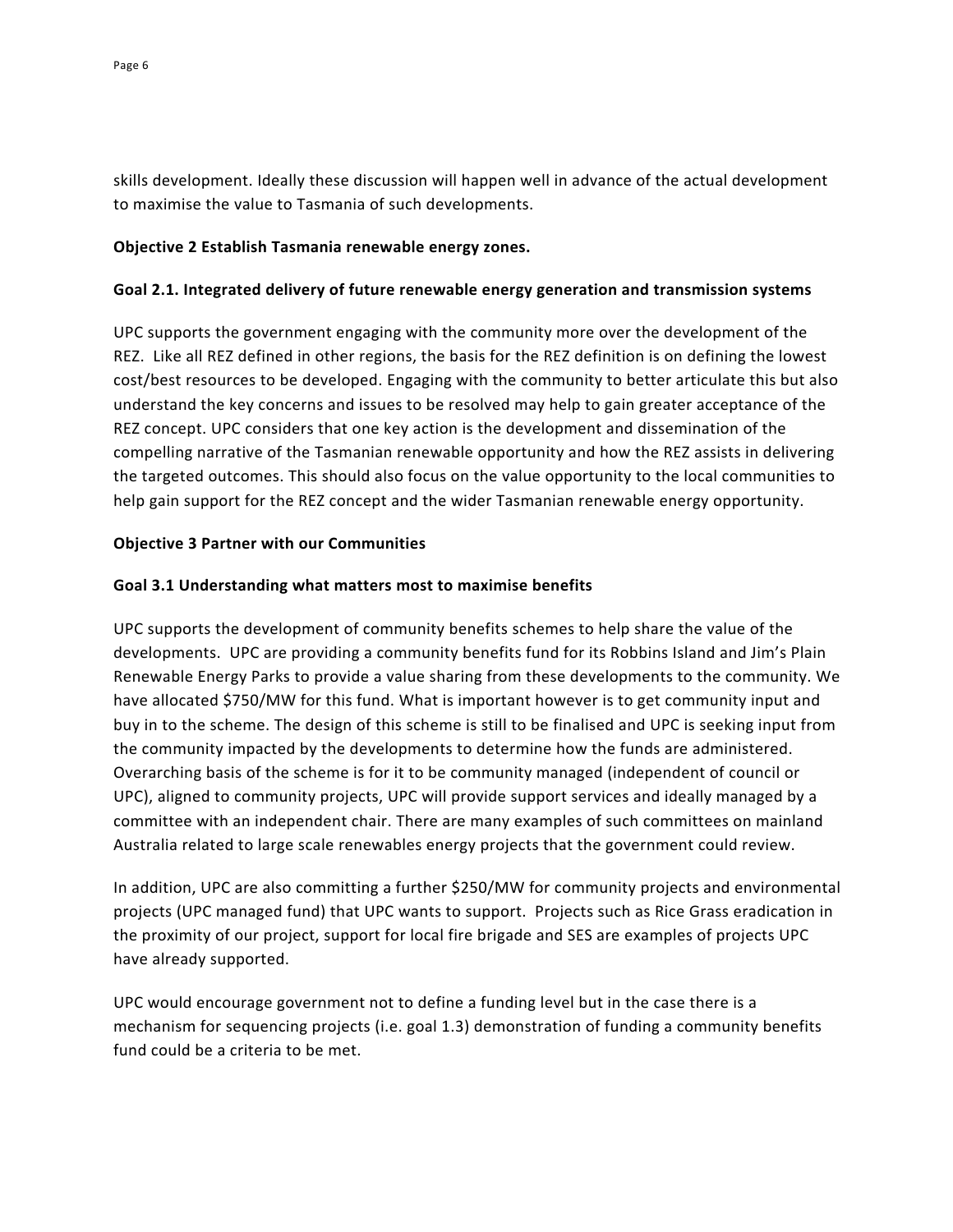## **Goal 3.2 Participatory and Transparent Engagement**

UPC supports the need for strong community/stakeholder engagement. While there is merit in considering developing a guide to define this from the government point of view, UPC would advocate adopting or reinforcing the need for developers to demonstrate the use of industry guidelines such as the Clean Energy Councils community engagement best practice charter. UPC are a signatory to the CEC charter but have also adopted the International Association of Public Participation guidelines for its community consultation program.

Also it is unclear how effective engagement can be measured. For example, with major projects there is always likely to be some aggrieved parties, despite extensive engagement. UPC experience and expectation is that there are community members who do not want wind farms or transmission lines in their back yard, no matter how extensive the community engagement is or robust the planning process. In UPC experience with 28 drop in sessions and numerous individual and group briefings, sponsorship and presence in the community (local office set up), we will still get objectors to our developments. Therefore the measure of effectiveness needs to be more than full support in the community but on the comprehensive nature of the engagement.

# **Goal 3.3 Clear, compelling and authentic communication of the Governments renewable energy vision.**

UPC experience in the past 6 months is a growing resistance to the government renewable energy vision. This is due to a limited narrative on the benefits to Tasmania and how those benefits will materialise and the fear Tasmanians will pay the cost. UPC have continued to support the vision but there is a need for government to start promoting this more. It needs to answer the key questions of " What's in it for Tasmania ?" and will Tasmanians be left footing the bill?" The question of how green hydrogen/ammonia fit with Marinus link also needs to be addressed. It would seem that the community do not see the complementary value of Marinus link to helping develop green hydrogen and that's its not either/or its an and. Also the fact that its likely both Marinus Link and green hydrogen, or other industry, will be required to meet the TRET 2040 target needs to be further articulated.

While the Renewables Tasmania website helps outlines the various initiatives, the narrative needs to bring this together and articulate the benefits in jobs, economic activity, new industry, energy reliability, lower energy prices and greater dividends to Tasmania.